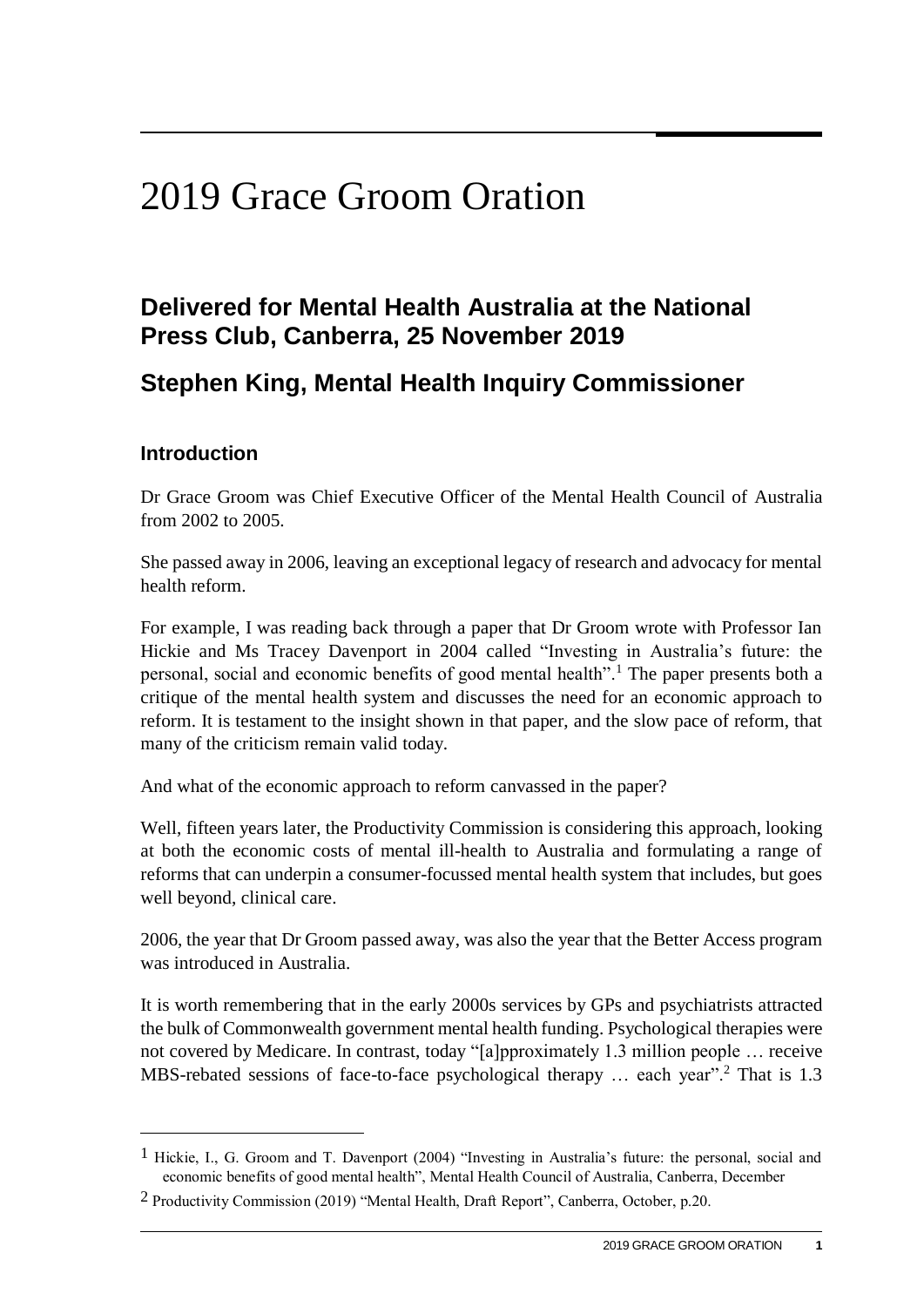million people each year who can thank Dr Groom, among others, for successfully arguing for this reform.

However, it was recognised in the 2000s, as it is recognised today, that preventing mental illness and promoting recovery extends well beyond adding psychological strategies to Medicare.

In a 2004 article in the Sydney Morning Herald, Jo Lammersma, at that time the secretary of the Royal Australian and New Zealand College of Psychiatrists, is quoted as saying that:

"*It is almost too difficult to grasp the enormous need out there ... the incredible burden of mental health on our population ... and the toll of that on patients, on their families, their friends, their workplaces, and the pressure they put on the health system*".<sup>3</sup>

The same article quotes Dr Groom reflecting on the economic benefits of consumer-centred care:

"*If people could access non-pharmacological care quite early in their disorder or illness, they won't be experiencing days out of the workforce ... there would be cost savings there for government, not just in the hospital system but also the welfare system*". 4

Tonight, it is an honour for me to present the 2019 Grace Groom Oration.

## **The Productivity Commission's draft mental health inquiry report**

The Productivity Commission released its draft report on mental health almost one month ago, on October 31<sup>st</sup>. Our focus is on consumer-centred care, on prevention and early intervention, and on providing support – both clinical and psycho-social support – for those who need it, not just through the health system, but where and when it is needed, with schools, tertiary institutions and workplaces providing effective gateways to support.

We have received significant feedback on our inquiry draft report, much, but not all, of it supportive. However, I want to emphasise the word 'draft'. We welcome feedback on the draft report and acknowledge that we still have significant work to do before presenting our final report to the Commonwealth Government in late May next year.

In this talk, I would like to consider some of the issues raised in the draft report.

Do not worry, I am not about to start reading through the one thousand two hundred and something pages. Even going through our draft recommendations and findings in full would

1

<sup>3</sup> Sydney Morning Herald (2004) "Change of mind" January 15.

<sup>4</sup> *Ibid.*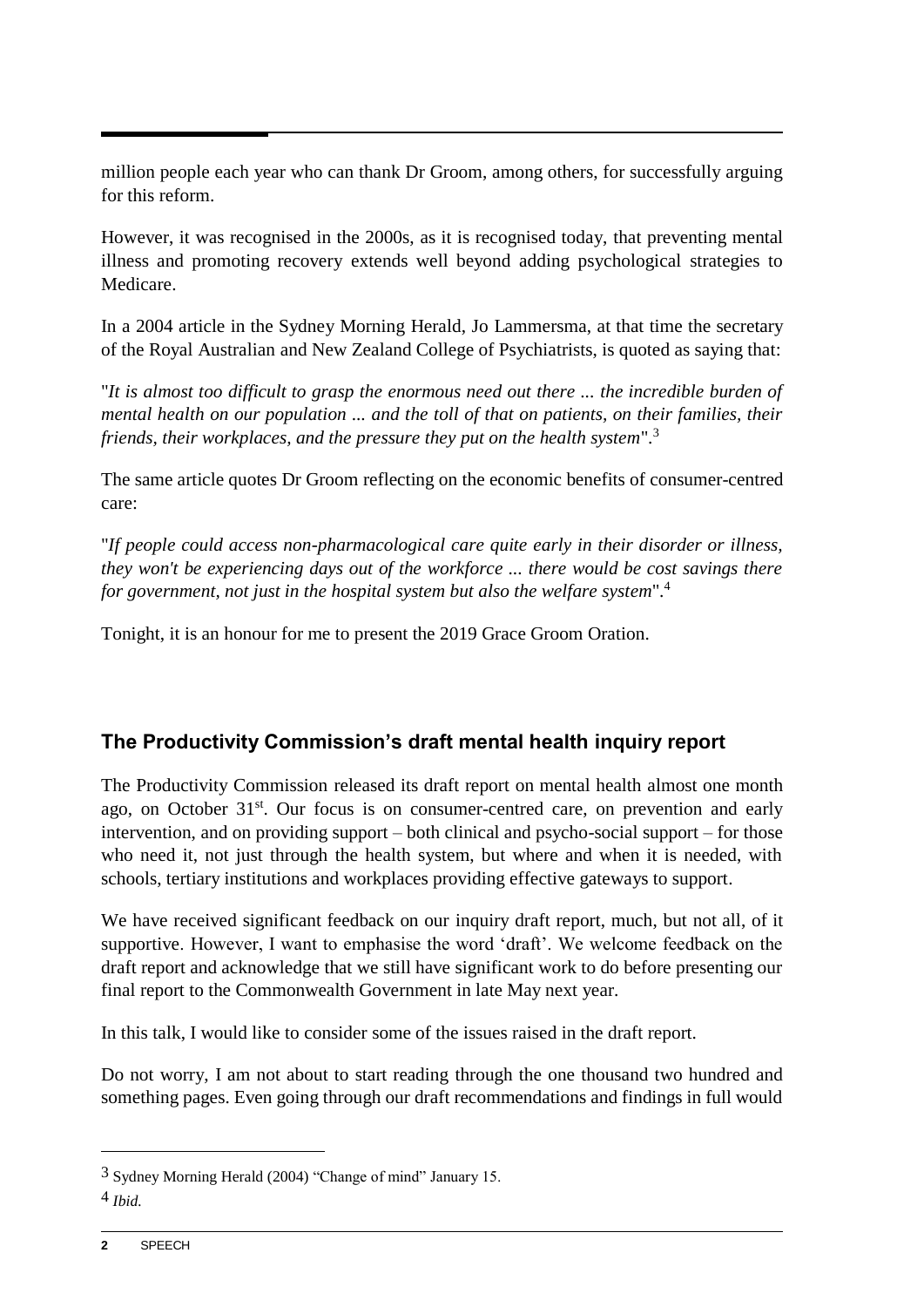take far longer than my allotted time. But I do want to touch on some select areas raised in the feedback we have received so far.

#### **Designing a consumer-centred mental health system**

First, let me clarify where we, at the Productivity Commission, add value.

Our expertise is in system design, in incentives, and in the development of robust institutions that can underpin service provision, even when the relevant bits of the system cut across multiple sectors and reflect the approaches of multiple governments.

And that is what we have presented in our inquiry draft report.

Our draft recommendations start at the individual – the consumer – and build a system that will focus on that consumer. It builds outwards, including the support network for the consumer: family, carers and friends. It considers the range of services – both clinical and community – that can support the consumer, recognising that those services will differ between individuals and between regions. We consider the institutions to provide those services where and when the consumer requires them and the gateways to provide access to those services. We consider the institutions that can fund and govern those services, and the strategies and mechanisms to enable coordination across government.

Our draft report presents recommendations to build a consumer-centred mental health system.

Some organisations have been disappointed that the Productivity Commission – a group of people without significant clinical or psycho-social expertise – have not recommended specific clinical or psycho-social programs or approaches.

"The evidence is in" some claim.

"Good" we reply. "Then the evidence can be confirmed by an independent third party and the programs or approaches placed with a group of other verified approaches that can be implemented at a regional level *if* they are appropriate and best meet consumer needs".

So, we have recommended that the National Mental Health Commission be expanded to evaluate mental health programs. We have presented alternative regional approaches to make sure the right programs are funded and available at a local level. And our draft recommendations aim to make sure that local decisions are consumer-led.

We think that this approach needs to extend to all programs over time, including those that are currently funded. No program should be exempt from evaluation. And any current program that is effective and meets consumer needs has nothing to fear from that evaluation.

Others wanted more radical change. "Where is the revolution?" they ask.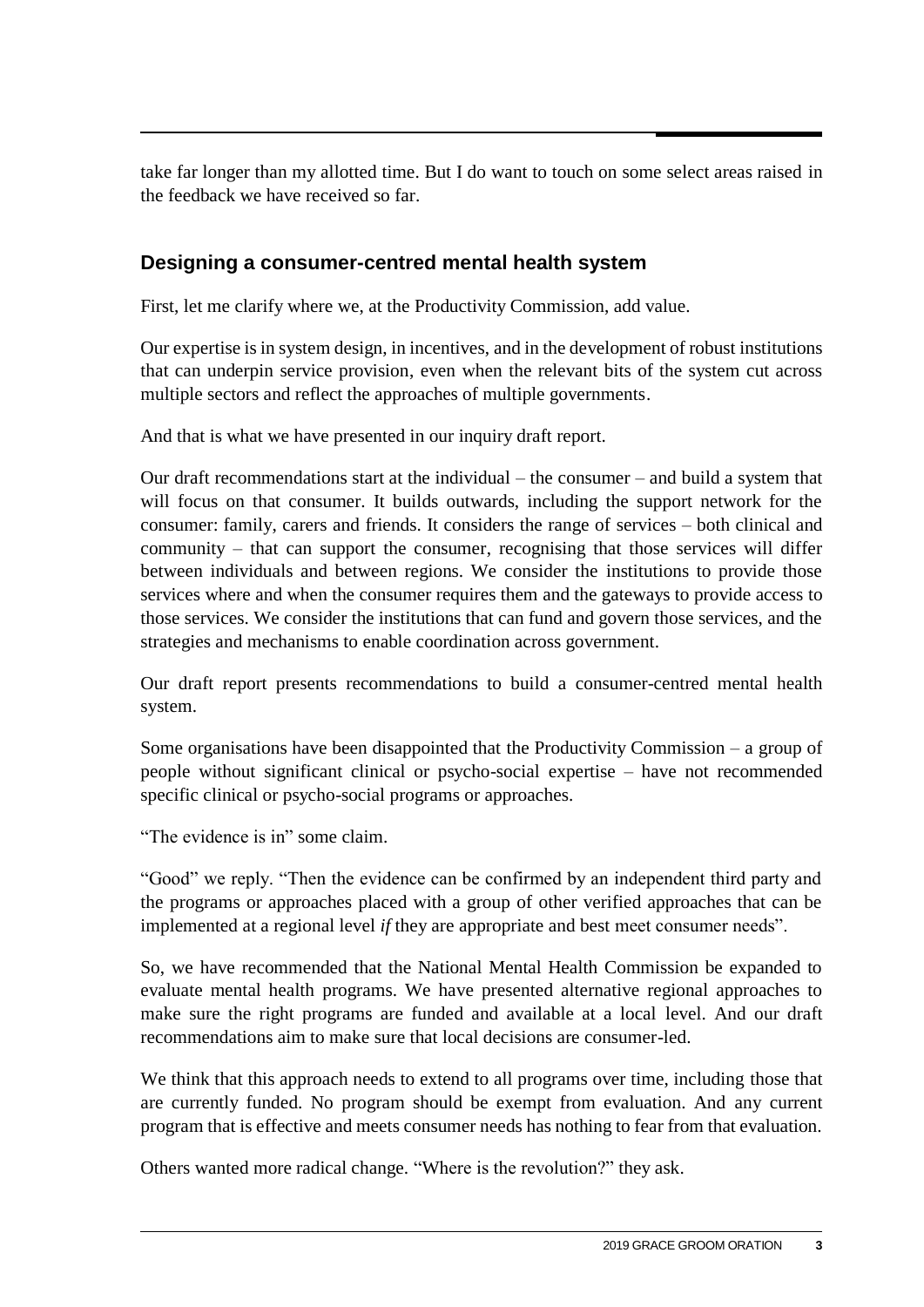The desire for revolution, to tear down the existing system and start again, is understandable, and reflects justifiable frustration at the pace of progress in mental health reform. But I would suggest that we want strong foundations, not revolution. We want the base on which to build a sustainable, consumer-centred mental health system. That is what the Productivity Commission has tried to do in the inquiry draft report. By design, it is a foundation for the future.

#### **The vision of a consumer-centred mental health system**

Let me turn to the Productivity Commission's vision.

In 2004, a remarkable economist, Jean-Jacques Laffont, passed away. I was fortunate enough to be taught by Jean-Jacques. He was an extraordinary technical economist who regularly provided policy advice to the EU.

I remember being in one of his classes. Jean-Jacques had just completed a board full of mathematics – and it was still blackboards in those days. A fellow student and I were sitting there puzzled. We had followed the mathematics and the result was startling. But we wanted more to help us understand the underlying principles of the result.

"Excuse me Professor Laffont" my colleague asked. "What is the underlying logic for that result?"

Jean-Jacques looked at us – brows furrowed. He looked back at the blackboard. He looked back at us.

"It is there," he responded.

Following the release of our draft report, I think I better understand Professor Laffont's reaction.

We have been asked on a number of occasions about our report, "Where is the vision?". Like Jean-Jacques, I turn to our report and say "It is there".

The vision is embedded in the two volumes of the draft report and summarised in the overview and recommendations.

But I think the question is a reasonable one. We should be clearer.

Let me try and rectify that.

Our vision is for a consumer-centred system. But what does this mean?

From an economics perspective, the answer is easy. Any service that is not valued by the consumer who uses that service has no value. Or to put it the other way, the only value of a service to support mental health is the value as perceived by the consumer.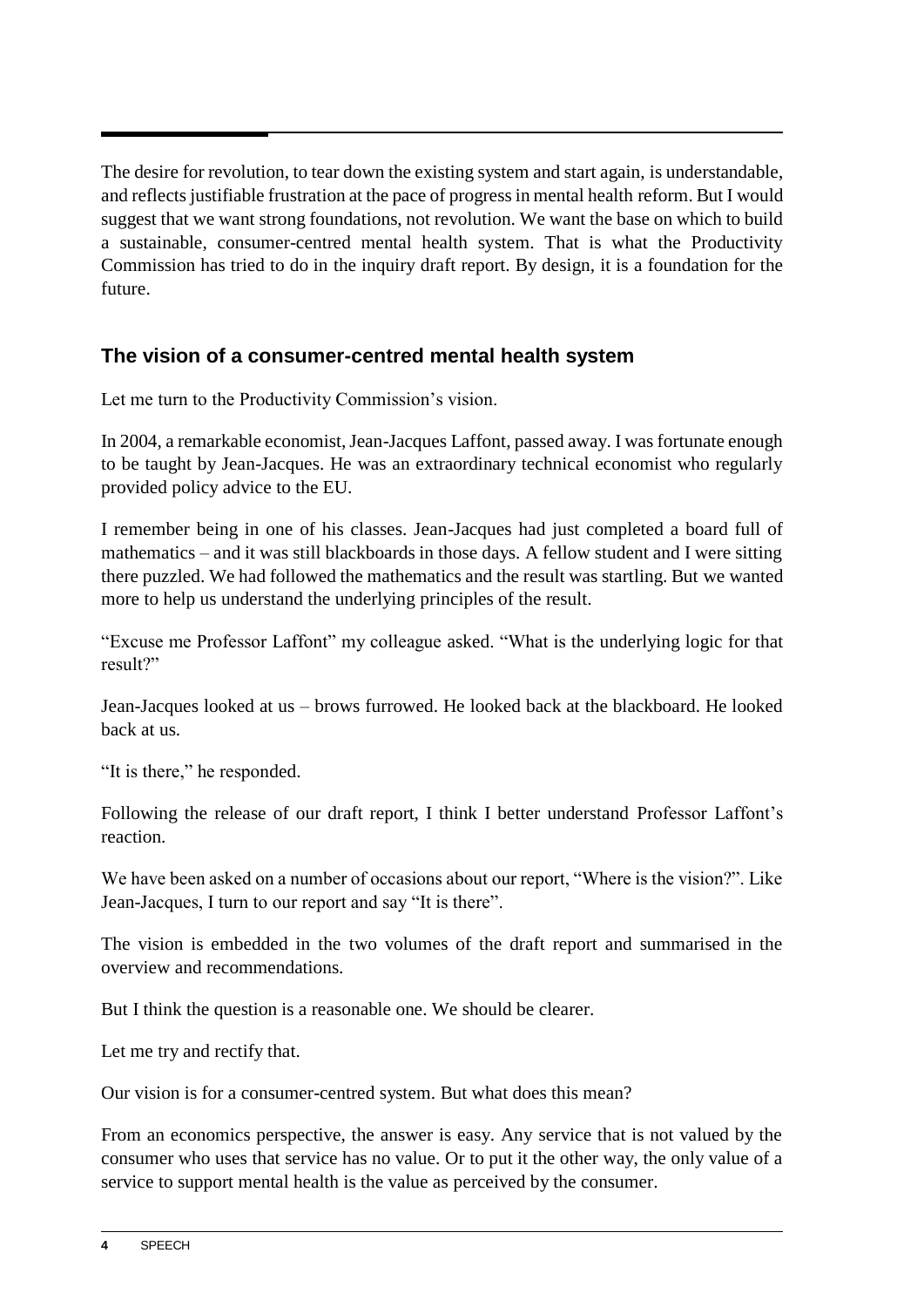That value can be reflected in measurable ways. For example, improved health, as perceived by the consumer, may be reflected through a lower need for health services in the future, by increased economic and social participation by the consumer and their support network, or by a measurable increase in quality of life. The value may be gauged by asking the consumer, for example by using patient-reported outcome and experience measures, PREMs and PROMs. Using some of these measures, the Productivity Commission estimated the cost of mental ill-health in Australia at around \$180 billion per year, or \$500 million per day.

But these are all imperfect measures. The value, the gain, is the outcome for the consumer.

For those outside economics, this approach can be confronting.

It means asking the consumers, and the carers who are chosen by the consumers, what they want. What are their aims and objectives? What do they want to achieve? It means advising rather than telling. It means ensuring that consumers have the information that they need about services, their effectiveness and quality, to enable them to make decisions.

And for people, often who have many years of training and experience, it means recognising that despite their expertise, their knowledge only has value to the degree that it achieves what the consumers want.

So how do we introduce consumer control and empowerment?

One approach would be to use an NDIS-style 'package' approach. But the NDIS experience shows the limitations with this approach, with the potential for significant transition issues. We have not recommended this approach for broader mental health – but are happy to hear from people who think that we should.

Instead, the approach the Productivity Commission has taken is to make draft recommendations that place the consumer at the heart of care.

This means recognising that consumers want a range of supports. A key element of these supports are carers, family and friends – the consumer's support network. This network centres on the consumer and itself needs appropriate support. So, we have made draft recommendations to improve this support, for example, through advocacy and carer and consumer payments.

The availability of psycho-social and clinical supports is another element. Consumers should be able to choose the approach to care that best meets their needs. The options cannot be unlimited. So, as already mentioned, through the NMHC and regional commissioning, we recommend an approach that will provide consumers with access to a range of evidencebased services. We have also developed a stepped-care model that can help match consumer requirements with the necessary psycho-social and clinical services.

Consumers can only choose if they have options. So, we have a range of draft recommendations to increase the options available to consumers across the health continuum. These include low intensity treatment options through different modes of access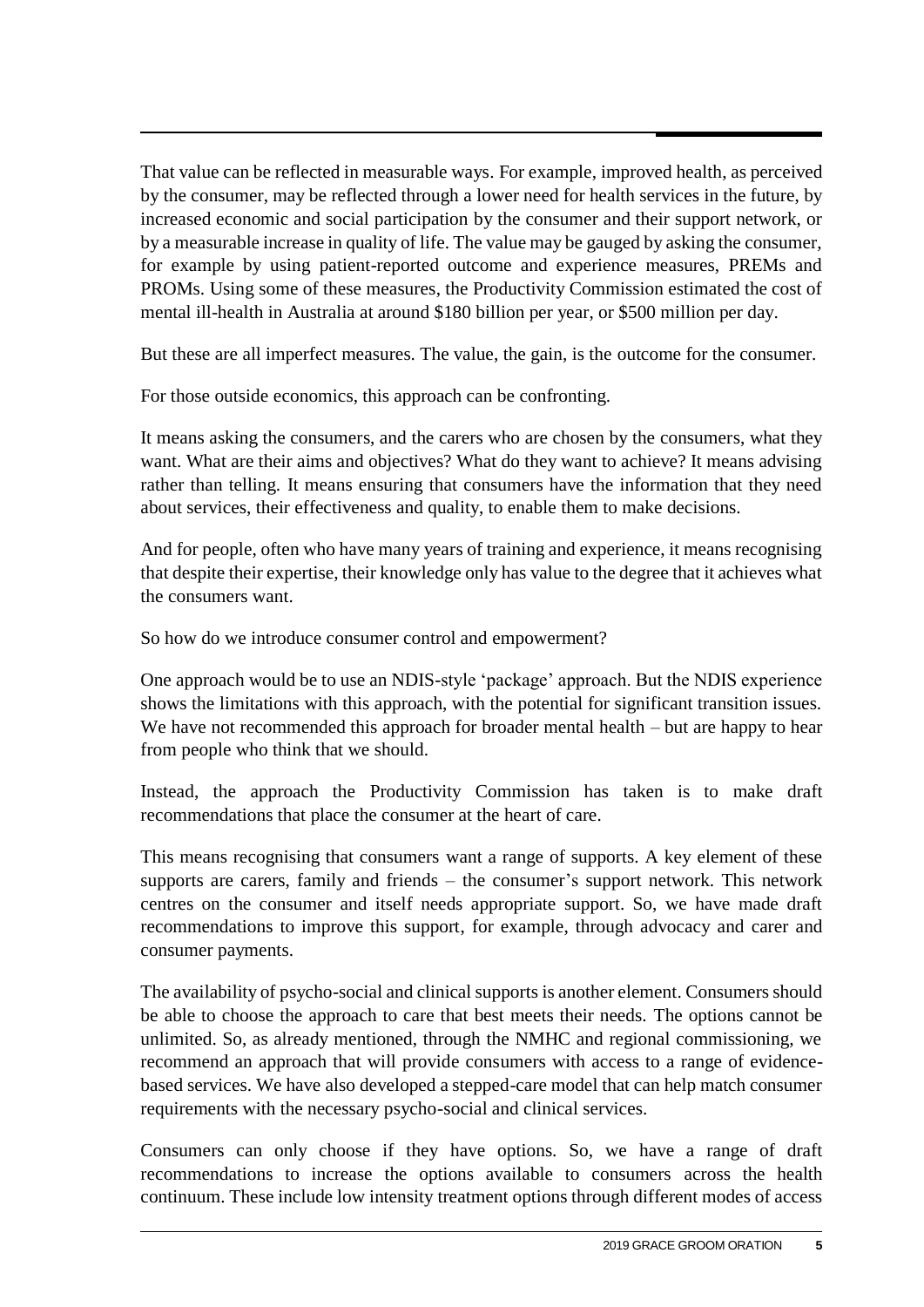including video, internet, text or face-to-face services. They include increased after-hours services – both peer-led and clinician-led — and service provision that takes account of the cultural diversity of Australians and the fact that many people who need help do not live within easy access of the necessary services and often need help outside of normal work hours. The draft recommendations also include increased options for in-community housing and supports to participate in education and employment.

Consumers can only choose if they are aware of the options and can access independent advice. So, we have recommended that consumers and carers have more information about their options. We have recommended formal care coordination, navigation and support to empower consumers. We have recommended consumer-centred care plans. And we would like more feedback as to whether consumers should have a formal right over their health data, to help them get independent advice.

Choice is only feasible if there is the workforce to deliver the services. So, we have a range of draft reforms covering workforce, including the clinical workforce and, more importantly, the peer workforce. And we recommend the creation of a workforce strategy, so that the development of tomorrow's culturally capable workforce will begin today.

Some groups of consumers have specific service requirements, and our draft report recognises this. In particular, we recognise that Aboriginal and Torres Strait Islander people often want the option to choose services delivered by indigenous providers. Where possible, that option should be provided.

The best designed health system will fail if it is not accessible. Consumers access the mental health system through many doors. Our draft recommendations aim to ensure that these doors are effective. For many consumers, their GP is the door, and we have draft recommendations to improve GP services, including clarifying consumer choice and providing the means by which family and carers could be included in the conversation. But schools, tertiary institutions and workplaces are also doors. And the doorways extend back in a consumers' life to perinatal and early childhood. Our draft recommendations consider each of these doors. These doors need to be responsive, focussing on prevention and enabling early intervention.

But doors provide no passage if consumers are dissuaded from using them. Unfortunately, that is exactly what occurs in Australian society. Stigma creates a barrier to care. It undermines choice and creates fear. It means that consumers who want care face explicit and implicit incentives not to seek that care. They will be labelled. They will face discrimination. They will be isolated. And through mechanisms such as our insurance system, they will carry these labels for life.

The Australian mental health system will never succeed if it is undermined by stigma and discrimination. So, our draft recommendations focus on stigma reduction at a national level, as well as raising awareness at a local level, for example through suicide awareness and workplace practices.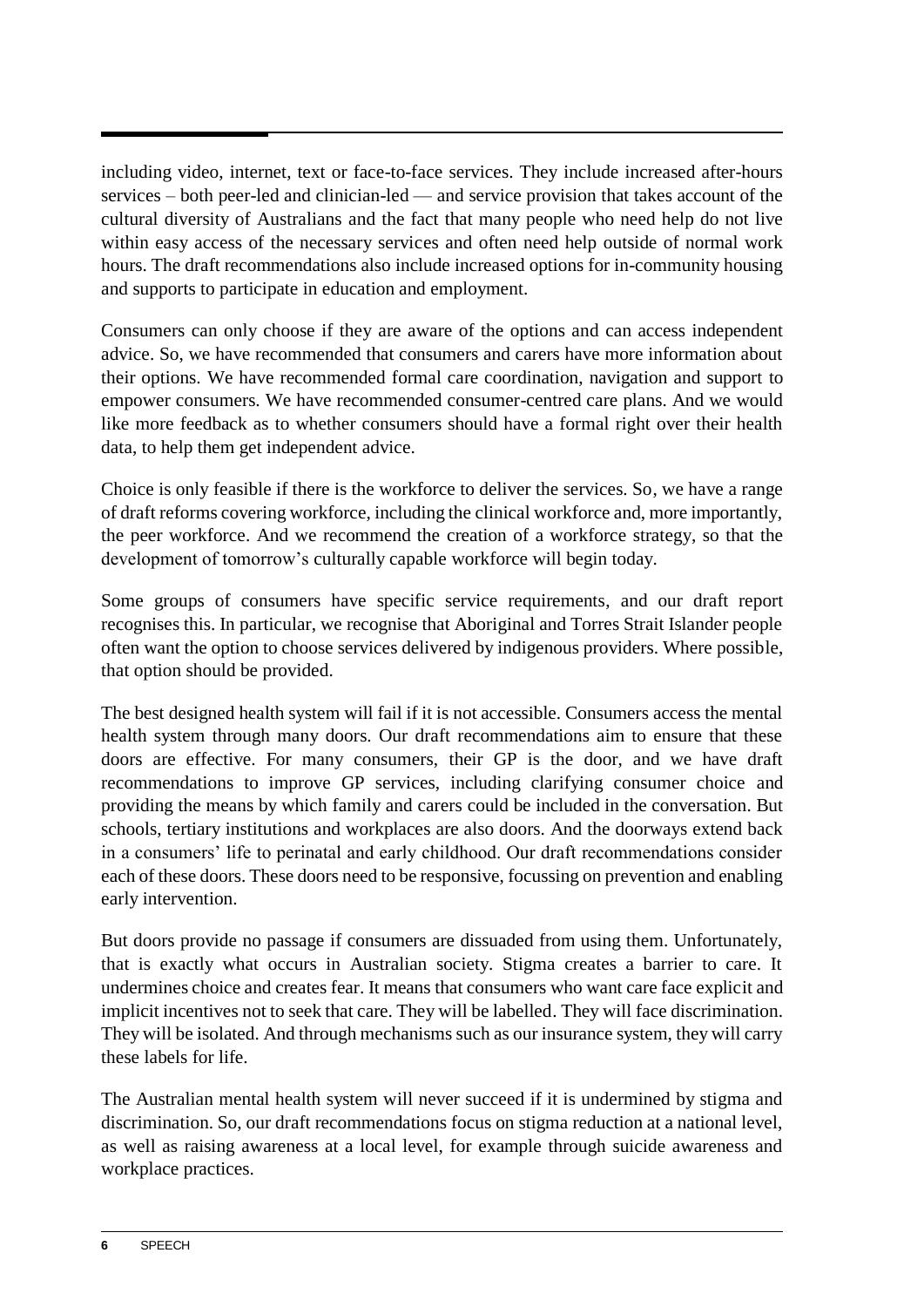Are our draft recommendations perfect and complete? Of course not. It is a draft.

We thank the many people who have helped to identify gaps and limitations in our current draft recommendations. And we look forward to working together to improve those recommendations in our final report, with a shared vision of a consumer-centred mental health system.

### **The role of psycho-social supports**

Finally, let me turn to the role of psycho-social supports in a consumer-centred mental health system.

Since the draft report was released, we have received feedback that our recommendations are too clinically focussed.

"Where are the in-community, psycho-social supports", we have been asked.

And going back through our draft recommendations and findings, I completely understand that perspective. But it has led to the perception that the Productivity Commission places clinical treatment above other supports. Let me state quite clearly – that perception is false.

The consumer-centred system that we have designed in our draft report recognises that clinical supports and psycho-social supports are inseparable and interdependent. They are two sides of the same coin. They must be balanced and one cannot and should not be placed above the other. It is not an 'either/or' choice. Without both clinical and psycho-social supports, and the ability of the consumer to choose the services that best meet their needs, there can be no consumer-centred care.

For example, hospital care will fail without the psycho-social supports to enable consumers to access the services that they need to flourish in the community. Without those supports the consumer will end up on a clinical merry-go-round with no choice, no empowerment and no recovery.

Similarly, therapeutic care in community will not succeed if the consumer simply leaves the clinician to return to the stress and trauma that led to them requiring care in the first place. But equally, in-community supports will fail unless clinical care is available when and where it is needed, to minimise the clinical symptoms of mental ill-health, when the consumer wants assistance. Housing first does not mean only housing. Employment assistance will fail without the clinical safety net.

The Productivity Commission has made draft recommendations around support services, but I recognise that there are fewer of these than those relating to clinical care. The reason for this is simple. There is a clinical care system in place for mental health. It has many gaps. It has numerous failings. But it does have the key components of a coherent system and we have made recommendations to try and fill the gaps and eliminate the failings.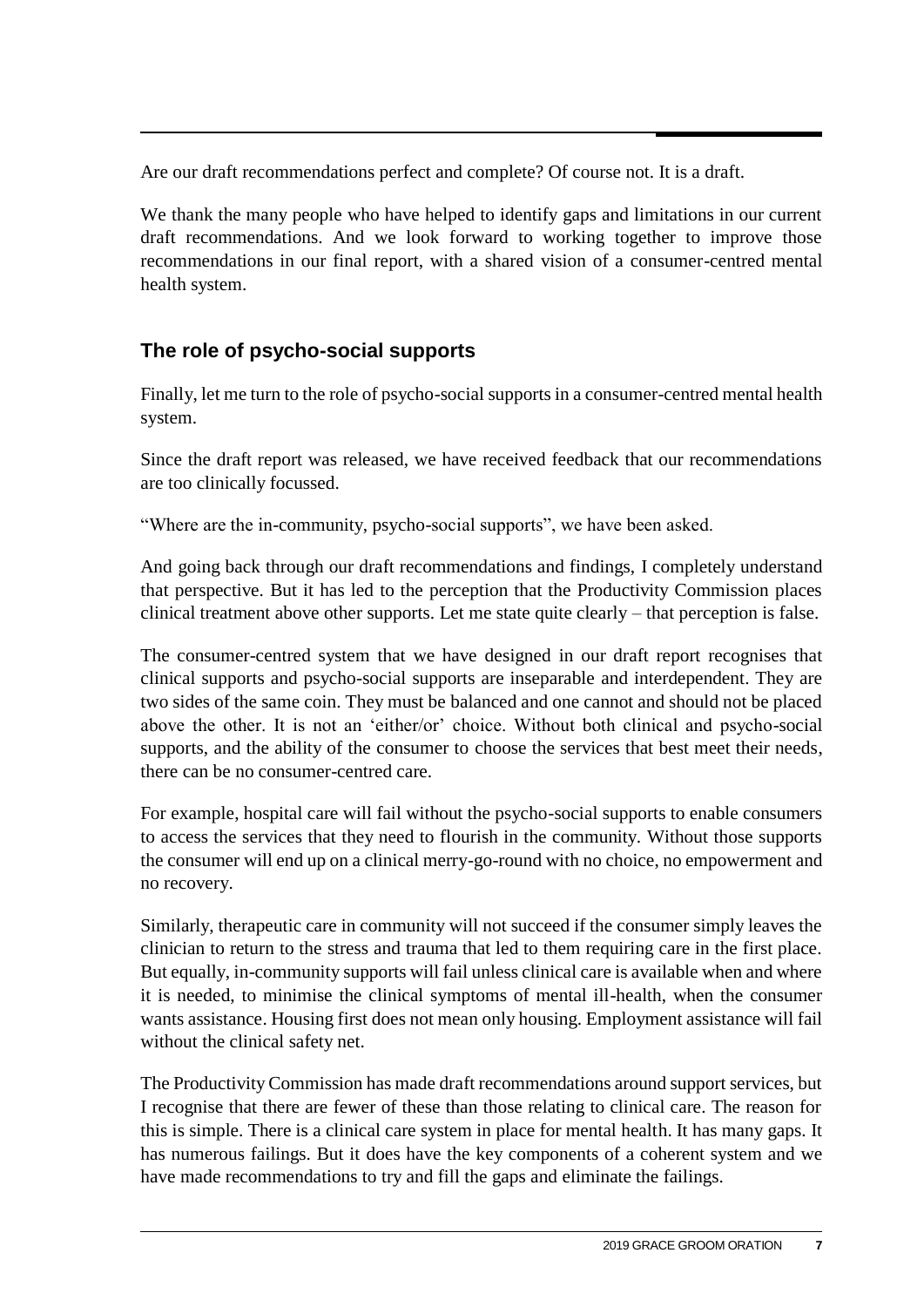By contrast, there is no coherent psycho-social support system in place for mental health in Australia. Rather there are a disparate group of services that are funded and defunded with little logic, where service providers face numerous funders all with differing reporting needs and the only consistency is the short-term nature of the contracts. There is no coherent system where we can make draft recommendations to fill gaps. There are gaps everywhere. And we cannot make recommendations to fix specific failings. The failure is the lack of the coherent system.

So, our recommendations around psycho-social supports are to establish a system. Establish a national strategy that can underpin regional service commissioning. Establish systematic evaluation so that the right services can be offered in the right places. Coordinate local funding and work with consumers, carers and service providers to offer a stable set of supports.

The Productivity Commission's draft recommendations for psycho-social supports are much broader than those for the clinical services. But they are at a different level and, as a result, they may be less obvious– because we need to establish, not simply reform, a system.

### **Conclusion**

We are on a long journey to improve mental health in Australia. Tonight, we remember the work of Grace Groom and other pioneers who have been part of this journey. But there is much work to be done.

At the Productivity Commission, we are grateful to be part of this journey. We thank the many people who informed and inspired us as we prepared our draft mental health inquiry report. In particular, we thank the consumers and carers who have told us their stories, and in doing so, have helped us to understand both the many failings of Australia's current mental health system and how things can be improved. And we thank Mental Health Australia for providing assistance, guidance and support during our inquiry process.

But we are not done yet.

We have already heard from many of you about our draft report, but we need to hear from many more.

Through our draft recommendations, the Productivity Commission has worked to develop the strong foundations for a consumer-centred mental health system. Now we need your feedback. Let us know where we need to do more work before presenting our final recommendations to government in May next year. In particular, what are the implementable recommendations that we need to make to the government that are missing in our draft report? And why will they improve the outcomes for consumers?